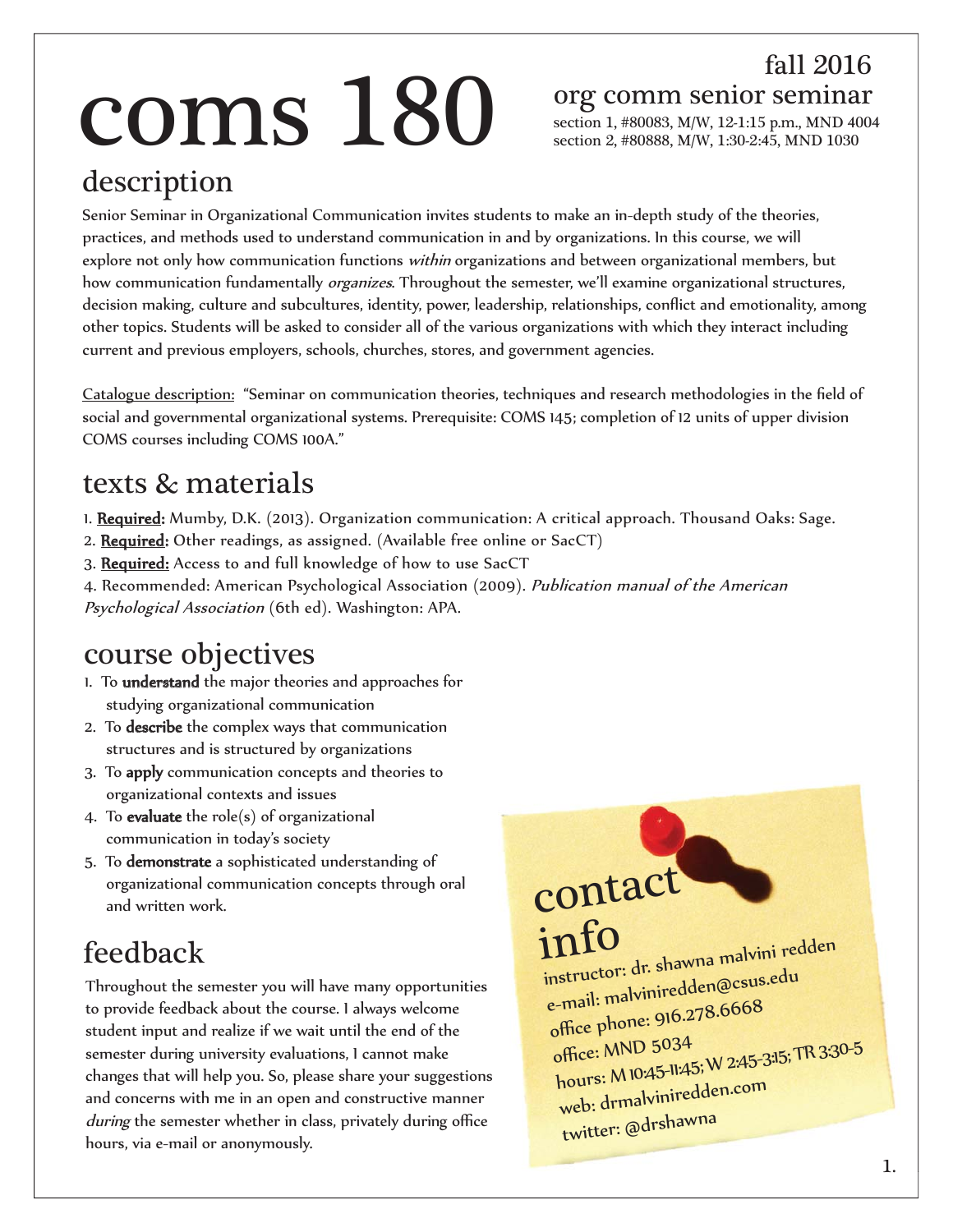#### the process of teaching & learning in coms 180

Learning is an active process which means that you will be directly involved through discussion, activity and collaboration. Not only does it make the process more enjoyable (read: not boring), but your learning will be more effective, increasing your competence in the subject matter.

Effective learning happens when:

- you understand and can describe organizational communication in ways more sophisticated than when you began the course
- you are conscious of the communication choices made by organizations as well as communication choices you make as a member in various organizations
- you are able to identify and explain organizational communication phenomena

You will facilitate these outcomes by:

- \* mindfully completing reading and written assignments before coming to class
- arriving to class on time and prepared
- being prepared and willing to share ideas and dialogue with colleagues that are relevant to the class
- looking for connections between real life experiences and the ideas and concepts encountered throughout the course to build a deep, complex understanding of communication processes
- asking insightful questions

A typical class session will involve a great deal of student-to-student interaction. You will: talk about your ideas; develop, present and analyze arguments; write and share your writing; develop conceptual maps and models; and identify concepts in various media. Occasionally, I will talk for 10-15 minutes, and you'll do some note taking. As a result, there will be ample opportunity to practice relevant skills and test concepts presented.

#### classroom behavior & student conduct

Keeping the **golden rule** in mind, you should treat others as you wish to be treated. I intend to treat each student with respect, dignity and courtesy. I assume that your classmates and I will receive the same treatment from you. You are expected to arrive on time, fully prepared to actively engage in class discussion and activities, and to act in a professional, respectful manner. Active participation demonstrates your commitment to the learning process and enhances your understanding of the material.

Specifically, I want to build a classroom climate that is comfortable for all. It is especially important to:

- display respect for all members of the classroom including the instructor and students
- pay attention to and participate in all class sessions and activities
- avoid unnecessary disruption during class time (e.g., talking out of turn, arriving late, surfing the internet, doing work for other classes, leaving class other than for an emergency, making/receiving calls, text messaging, etc.)
- avoid racist, sexist, homophobic or other negative language that may unnecessarily exclude members of our campus and classroom.

This is not an exhaustive list of behaviors; rather, it represent examples of the types of things that can have a dramatic impact on the class environment.

\*\*One one more thing, for those who are super comfortable speaking in class—yay! However, please be aware that I may not always call on you so as to make room for others to join the conversation.\*\*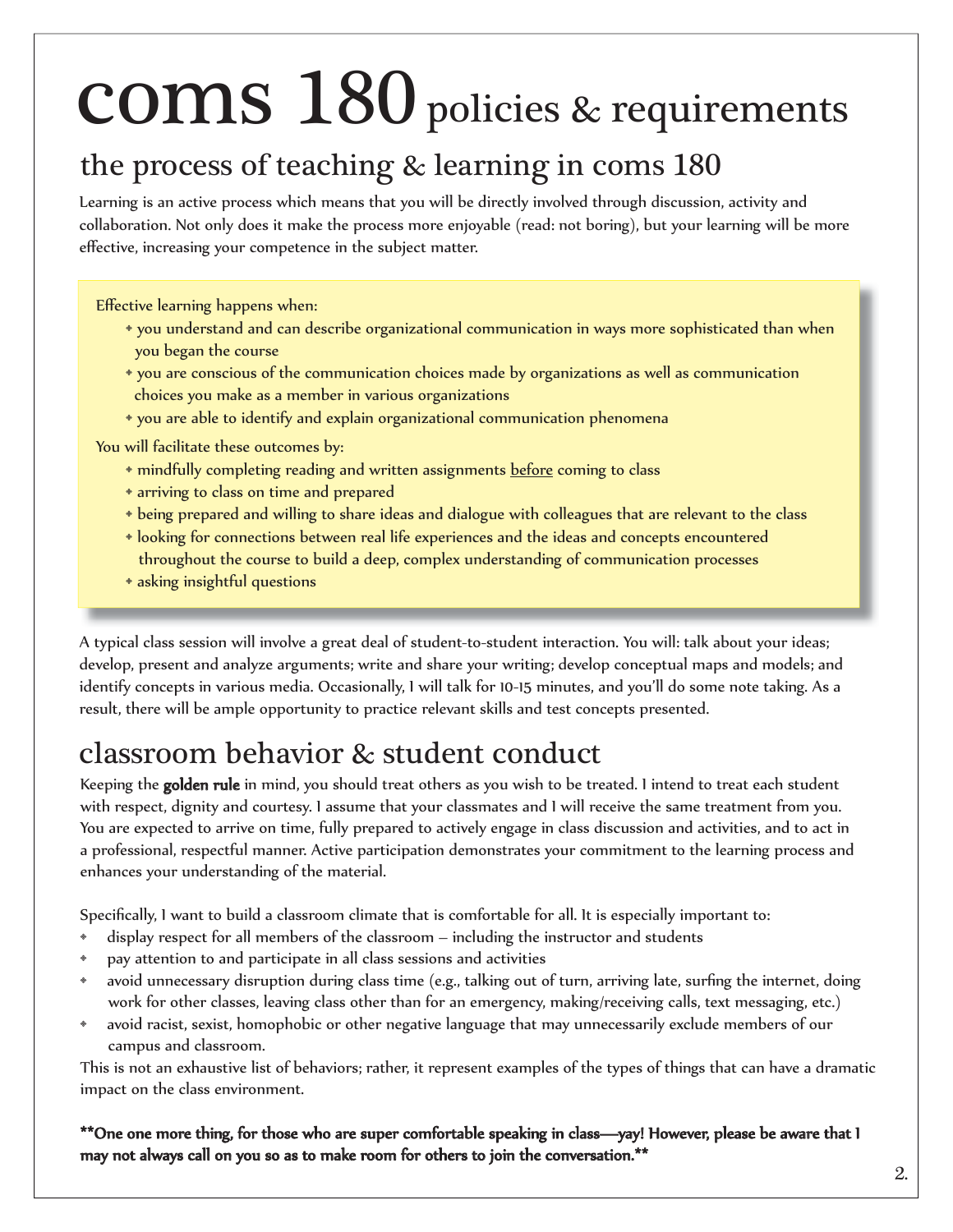#### late work/make-up exams

Unless specifically noted, all assignments are due at the BEGINNING of class time on the date assigned. If you arrive late, your paper will not be accepted. If you will be absent when an assignment is due, you may turn the assignment in early or send it to class with a colleague. (Make friends!) Early work may be submitted during office hours or in class. Note: Absolutely no assignments will be accepted via e-mail. Ever. Ever, ever. Late work will be accepted only in extreme circumstances (read: you are in a full body cast and cannot type) and will be marked down by one letter grade for each day late. Informal in-class activities/quizzes cannot be made up. Make-up exams will be considered only in extreme circumstances.

#### attendance/punctuality

In order to have a meaningful class, everyone needs to arrive on time and prepared for the day's activities. That said, the responsibility for attendance is entirely yours. Attendance will be taken periodically and participation assessed via in-class activities. If you miss a class period where an assignment is due—for any reason—you assume responsibility for the zero that will be recorded. This includes papers, presentations, quizzes, exams and in-class activities. Excessive absences, tardiness, and early departure will result in a loss of participation points. If you miss a class, it is your responsibility to get lecture notes or handouts from your colleagues. I do not need to be notified if you're going to miss or have missed class, unless you need to arrange for a school sanctioned event in advance.

### add/drop policy

I follow the department/university policy on adding and dropping. Students may drop this course during the first two weeks of the semester without restriction or instructor approval. Students may add with instructor approval if room is available. Priority will be given to those who are graduating first. During the 3rd and 4th weeks of classes, petition forms are needed to add/drop, and require the instructor and department chair signature. Do not assume you will be automatically dropped for not attending class; however, failure to attend the first two days may lead to being dropped. It is your responsibility to make a commitment to drop or stay in class by the second week. Please follow the appropriate drop procedures or you may get a failing grade for the class.

#### electronic devices

In order to create the best learning environment, electronic devices (e.g. ipads, laptops, cell phones, tablets) are not to be used in the classroom without specific direction from me. For those who buy e-books, you may use a tablet or laptop to view them for specific class activities, not including the exam.

#### Specifically: Cell phones must be turned off and put

away during class. If you choose to use your cell phone during class, you choose to forfeit 50 points from your final grade, each time. If you need to use your phone for an emergency, no problem. Just step out.

Also, the use of laptops—except for prescribed periods of time— is prohibited. If you believe you have special circumstances, please speak with me right away.

#### a social media-free zone

Research\* indicates that we have but two primary channels for receiving and interpreting information: visual and aural. These channels become overloaded easily when faced with too much stimuli or information, e.g., trying to snapchat/text, "listen" to a lecture, take notes and pay attention to visual aids. Since meaningful learning involves actively engaging with content, limiting electronics in the classroom gives you an opportunity to involve yourself with the course material. Isn't that great? Don't worry, I promise to ignore my phone, too. Likewise, research says we learn more from hand writing notes, so no laptops! \*Links to research are available on SacCT.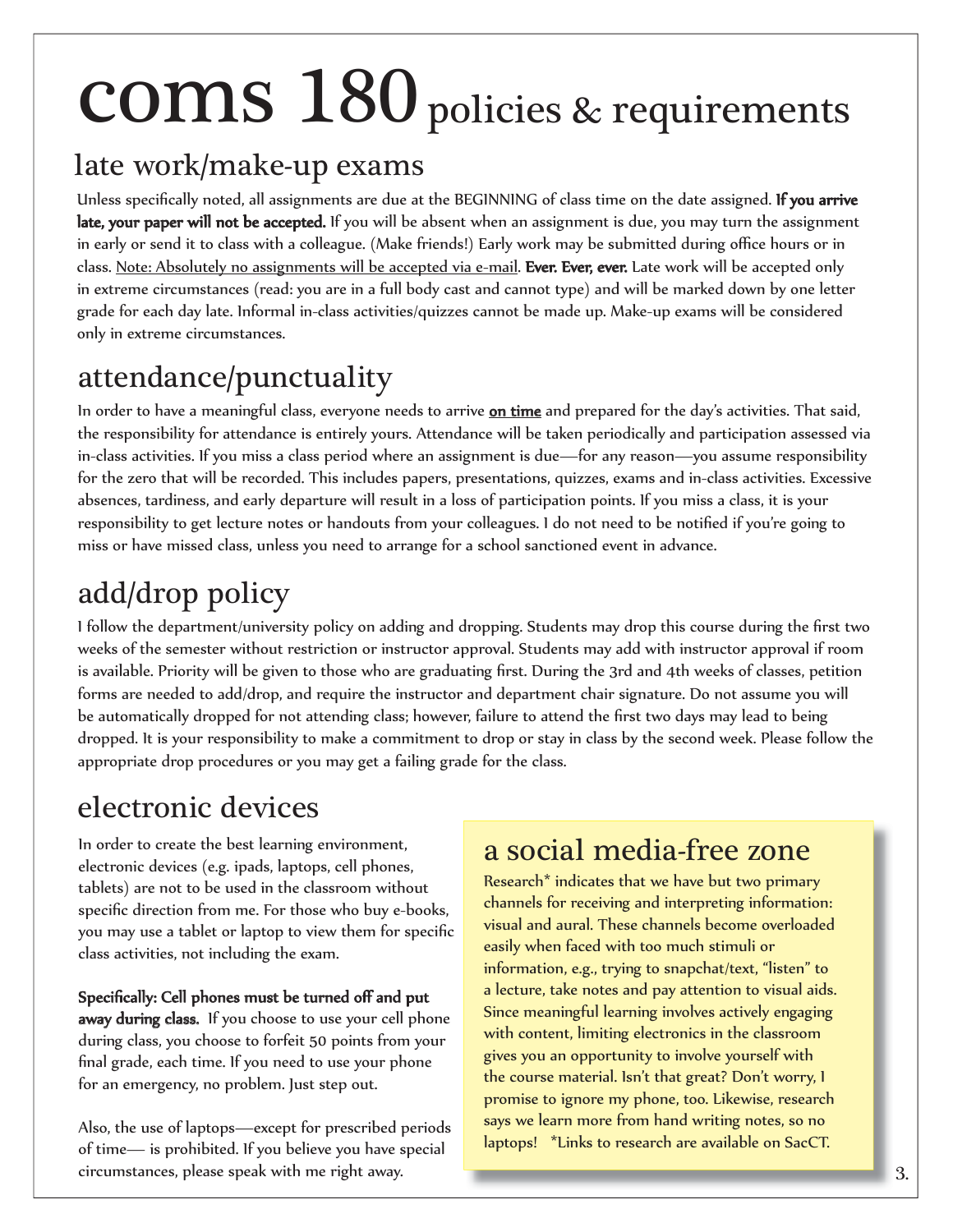### academic honesty, plagiarism and cheating coms 180 policies & requirements

The very best way to fail this course? Plagiarize or cheat. Academic misconduct will result in, at the very least, a zero on the assignment in question, and may include a failing course grade and/or possible university sanctions. Please be aware that plagiarism is the stealing of ideas which happens when you use someone else's material (including words, figures, images, structure, style, etc.) without giving the creator proper credit. Note that "recycling" papers from other classes also falls under academic misconduct and will not be tolerated. All work completed for COMS 180 must be original. Please acquaint yourselves with the university's academic integrity policy, which can be found here: http://www.csus.edu/umanual/student/stu-0100.htm To assist with student learning, honesty, and integrity in our academic processes, you may be asked to submit your essays to Turnitin which will enable you to check your paper for citations and plagiarism. TurnItIn also allows me to compare your work with prior publications and papers.

#### e-mail etiquette

r

 $\overline{a}$ 

Please remember that e-mail should be treated with the same care and respect that you would a face-to-face interaction. Compose e-mail carefully, using a pertinent subject line, an appropriate greeting and a concise message, without spelling or grammatical errors. I will attempt to return all e-mail promptly, within two business days. Messages received after 8 p.m. will not be addressed until the following day. Please note that I may not always respond to questions when the information is readily available in the syllabus, on SacCT or an assignment sheet.

#### assignment formatting

All written assignments (except in-class or online activities) must be typed AND stapled or they will be not accepted. Seriously. No staple = no points. Proper grammar, correct spelling and articulate writing style are imperative. Assignments neglecting these elements will receive lower grades as a result. Specific formatting requirements for written assignments include: **one-inch margins**, double-spacing and 12-point Times New Roman or Garamond font. Please also include a single-spaced header for each assignment that includes your name, the date, the class and section number, and the assignment on the right-hand margin. APA style will be required for citations/references only.

> Straight A. Student August 29, 2016 COMS 180, Section 3 Homework #1

#### on figuring out "what she wants"

Every semester, I overhear students discussing "what she wants" on homework and papers, or "what she REALLY wants," as opposed to what's written on assignment sheets. Please know that I spend a significant amount of time developing assignment directions with purpose statements, learning goals, grading rubrics, etc. that spell out the basics of what I'd like to see you accomplish.

What I really want is for you to take that structure and then do your best work. Be creative. Think hard. Write drafts and re-write. Care about your work because putting in time and attention will help you think better and learn more overall. Worry less about "getting it right" because there are many ways to accomplish the same assignment and all of them may be just fine, if they also meet the minimum requirements (read: the assignment sheet). Be confident and have fun. I'm already looking forward to reading your ideas.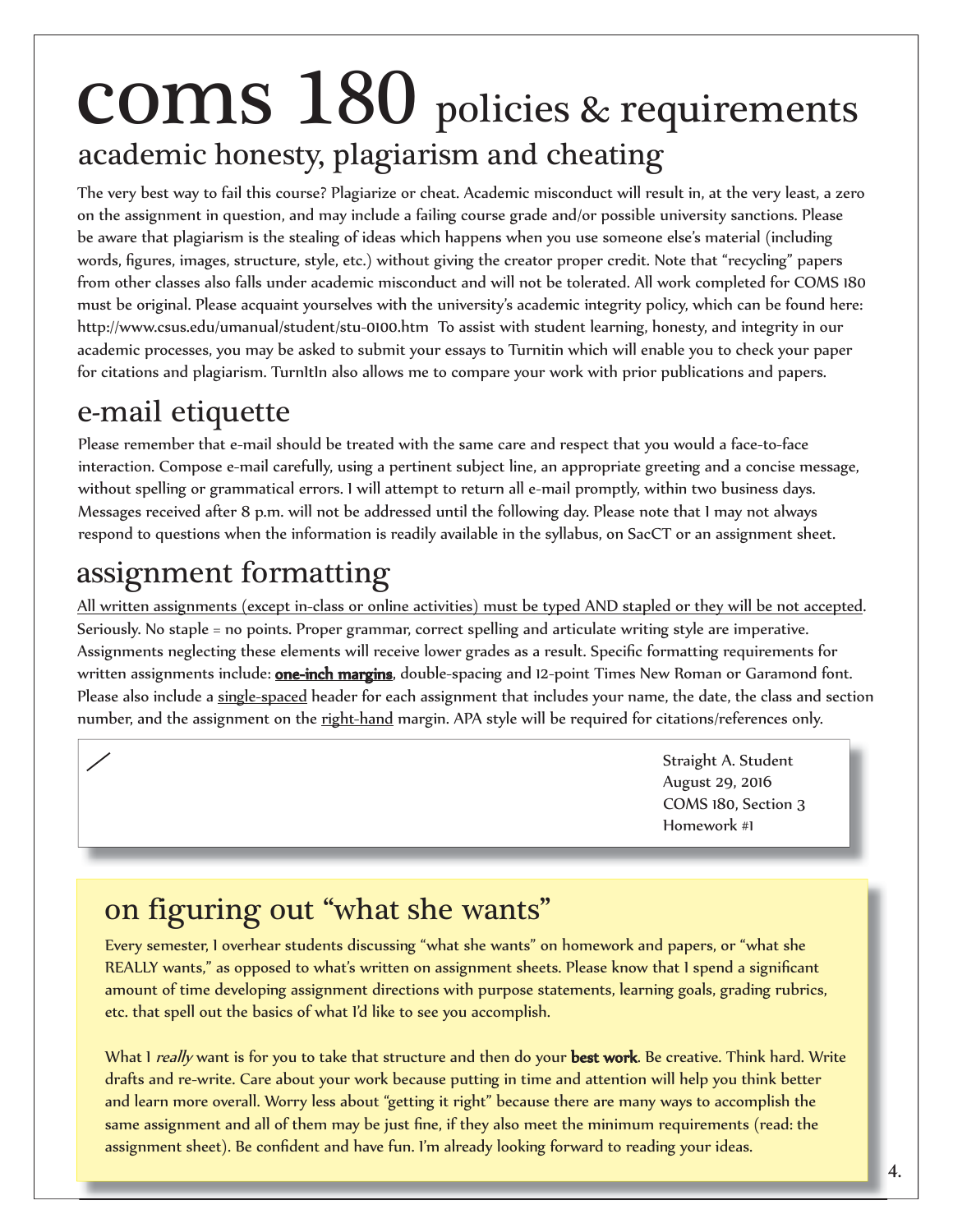#### assignments & evaluations

Throughout the semester, you will have a number of opportunities to demonstrate your understanding of org comm concepts. Along the way, you can earn up to 1,000 points, which are distributed across the assignments listed below. Detailed criteria and requirements will accompany each assignment.

Engagement & Professionalism .................................................................................................. ngagement Professionalism .................................125 points Active and meaningful participation is critical for high quality learning environments. In a small discussion based seminar like ours, it's critical that everyone act professionally and contribute meaningfully in order to have the best learning experience possible. Therefore, you will be subjectively evaluated on your professionalism in and out of the classroom. Professionalism is demonstrated through clear preparation (reading in advance, bringing materials/books to class), effective verbal and non-verbal communication, staying on task, arriving on time, avoiding unnecessary disruptions, asking insightful questions, contributing appropriate comments based upon clear knowledge of class materials, coming to office hours, professional e-mail communication, etc. (For more detailed information, see "The Process of Teaching & Learning," and "Classroom Conduct & Behavior" on page 2.) Engagement will be assessed mid-semester (50 points), and at the end of term (75 points). Excellent grades in this category are earned by those who consistently demonstrate respect, professionalism, and leadership in and out of the classroom.

#### Genius Points ................................................................................................................. enius Points ...................................................150 points

Periodically, you will have the opportunity to stun me with your brilliance by applying org comm theory to work experience and organizational phenomena via short writing assignments.

Smarts Display Practice (10 quizzes, 10 points each) .......................................................................... marts Practice .................100 points Short multiple choice and true/false quizzes will test your knowledge of theory & vocab. Thirteen quizzes are listed on the syllabus--you only need to take 10. Missed quizzes cannot be made up for <u>any reason</u>. If you take more than 10, your 10 highest scores will be recorded.

Show Me the Org Comm (Infographics) ........................................................................................... how Comm ......................150 points You will construct a visual presentation about an organizational communication topic using at least three scholarly articles. Goal: Maximum visual and scholarly coolness. Brief presentations will be included.

The Theory Gauntlet (Midterm Exam, Ch 1-6 and related readings) ............................................................150 he Gauntlet points The exam may consist of multiple choice, short answer and essay questions. A study guide will be provided. The test will be open-book, open-note and collaborative in nature (Groups of 3 or fewer. You may, of course, take the exam alone.). Do not to be fooled. Open-book is not code for "do not study."

Take the Lead (Activity leading) .............................................................................................. ake Lead ...................................125 points Throughout the semester, you will have the opportunity to work in small groups to lead discussions/ activities on a research topic of your choosing that \*supplements\* the course readings.

Lights, Camera, Action! (Final Project) ....................................................................................... ights, Action! ............................200 points To demonstrate an understanding and synthesis of course concepts, you will complete a fun and creative final project that includes a video or live-action class presentation during the final class period.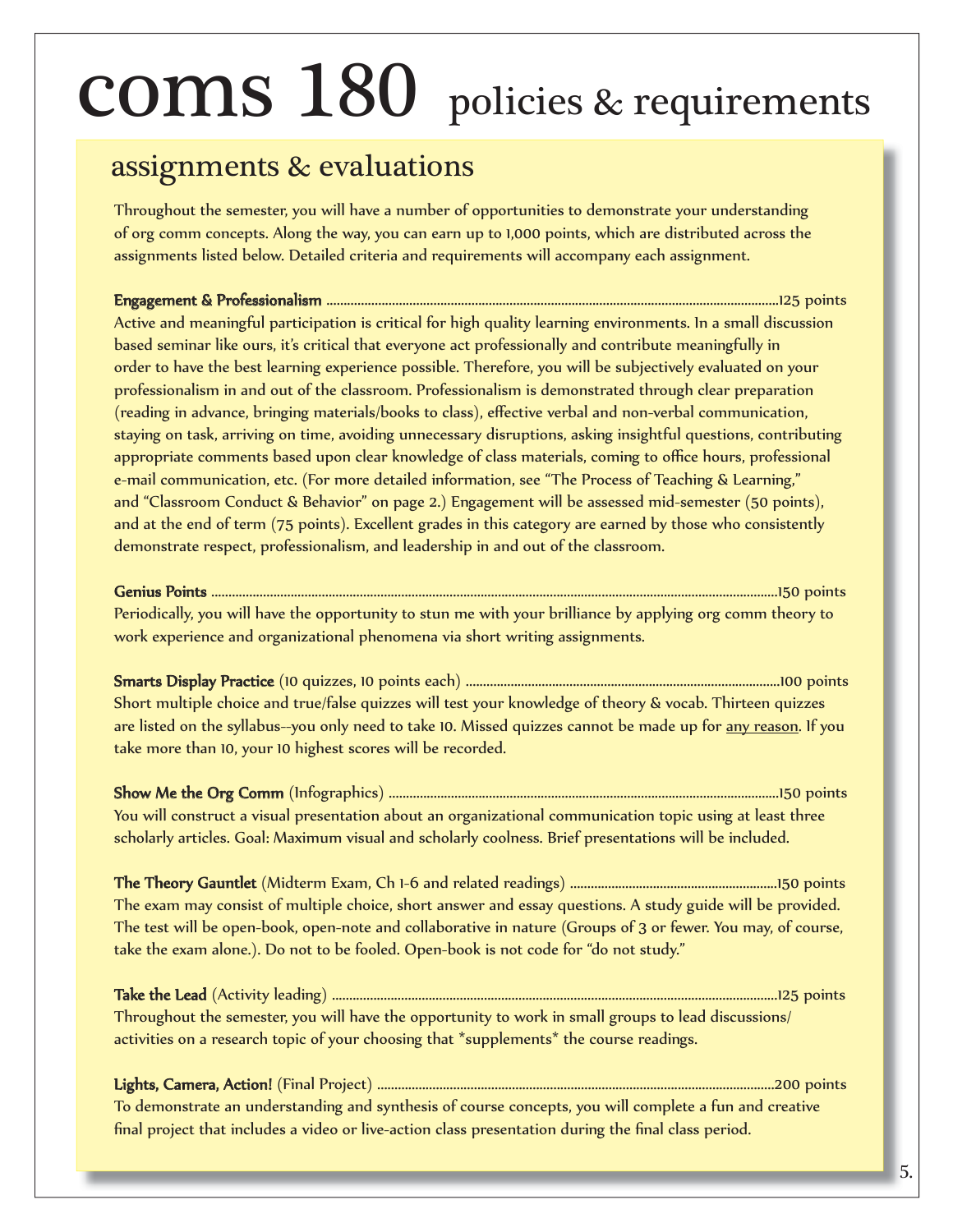#### grading perspectives

Grades are part of the teaching and learning process. Keep in mind that you earn your grade based on how well your work meets class objectives, fulfills requirements and reflects the academic skills expected of college students. Grades are not assigned based upon effort. It is your responsibility to understand why you have achieved a certain grade and what steps can maintain or improve your grade (see "Grading Questions" below and "Grading Standards" on page 7).

#### returned assignments

I will do my best to return regular assignments to you seven days after you turn them in. Exams and papers may take up to two weeks. Grades will be posted to SacCT. Please make sure the score on your homework matches the score recorded on Blackboard. If it doesn't, you must bring me the hard copy with handwritten score. It is in your best interest to keep ALL assignments until the semester ends in case there is an error in the online grade book.

#### grading scale

Final grades will not be rounded.

90% - 93%.....A- 84% - 87%.....B 74% - 77%.....C 64% - 67%.....D

80% - 83%.....B- 70% - 73%.....C- 60% - 63%.....D-

94% +...............A 88% - 89%.....B+ 78% - 79%.....C+ 68% - 69%.....D+ < 60%.....F

### grading questions

If you have questions about a grade or evaluation, I am more than happy to speak with you. You will never, ever, ever, ever have a grade lowered because you raise concern or voice an inquiry about it. It is ALWAYS in your best interest to talk with me and ask how something was graded or what could be done to improve scores next time around (See "Grading Standards" for more information).

Please note, however, I will not discuss grades for an assignment on the day I hand it back to you, nor will I discuss individual grades in the classroom or by email. All such discussions will take place in my office at least one day after the grade has been received. This is to give you time to read the comments/evaluation. If you wish to contest a grade, write out your argument clearly, concisely and completely, and bring it with you to the meeting. You have seven days to contest a grade from the time the assignment was handed back.

••• If you are concerned about your achievement in the course, please speak to me early and often. There is not much I can do to help when the semester is over! •••

#### an aside

As this is an upper division, senior seminar course, much of the discussion and activities will be centered around your questions, observations and contributions. As seasoned college students towards the end of your undergraduate education, it is expected that your work be polished and thought-provoking, and that you consistently engage with the material and assignments.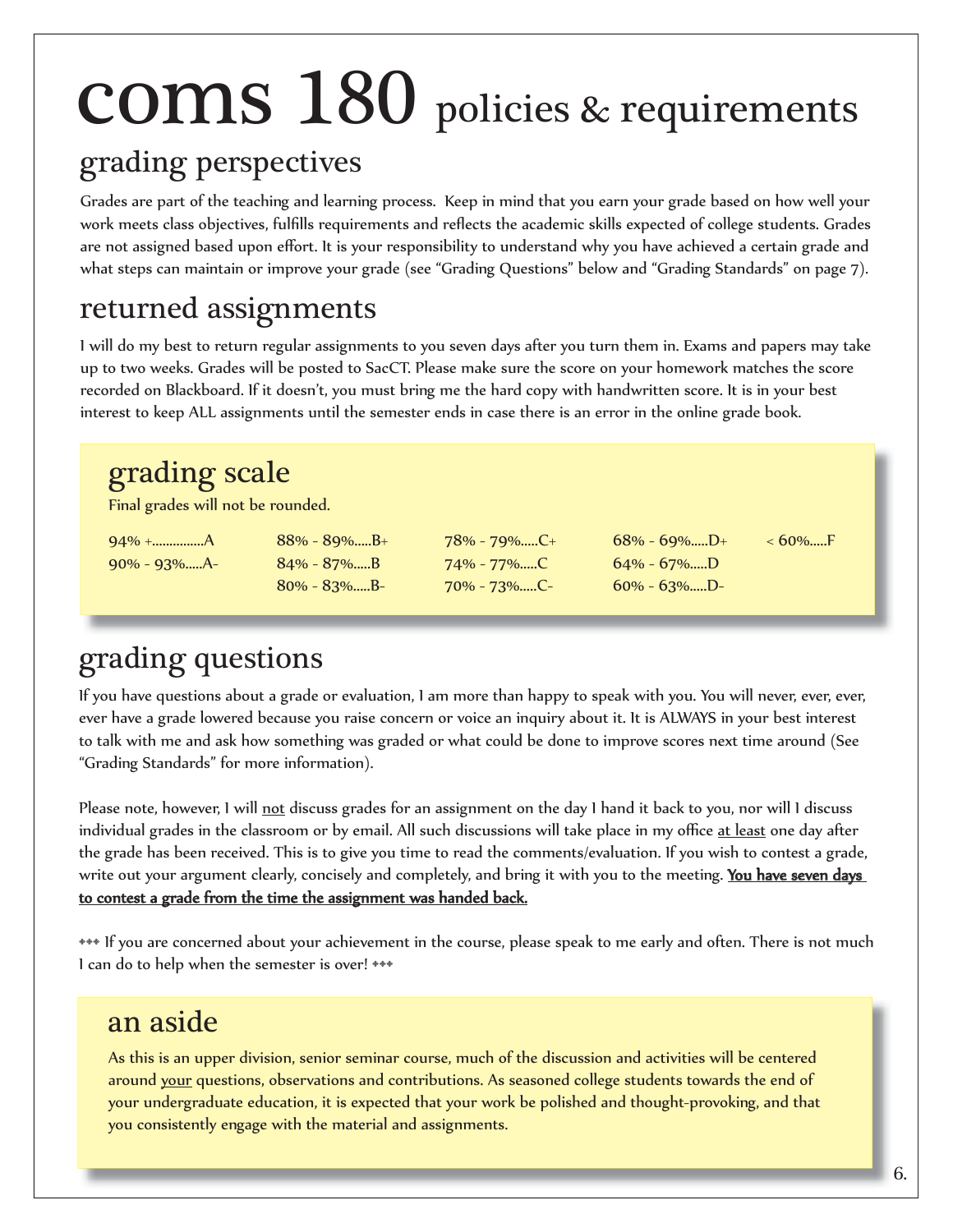## coms 180 grading standards

#### A: Outstanding – Original, appropriate criticism of course concepts

"A" work constitutes superior handling of the mechanical and conceptual material covered in class. Not only will "A" work synthesize and interact with the ideas and materials covered, but it will also show some originality of thought, an unusual degree of clarity in expression, and an ability to contextualize ideas, explore implications, and/or raise meaningful questions. "A" serves as a reward for superior presentation of extremely diligent consideration given to conceptually complex work. Such quality of work is achievable, but it is not common.

B: Very Good – Thorough, appropriate synthesis of course concepts "B" work is marked by a timely completion of the assignment, demonstrating not only a grasp of the material under consideration, but the ability to synthesize and interact with that material, rather than simply repeat it. "B" work goes beyond minimum requirements outlined in the assignment, but not in a disorganized or rambling manner. Not every attempt to go beyond the minimum requirements will succeed. The grade of "B" represents work that is above average, having succeeded by surpassing the standard requirements in the quality of the finished product.

#### C: Adequate – Solid comprehension of course concepts

"C" work is marked by timely completion of the assignment, demonstrating a solid grasp of the material. "C" is the standard grade and all assignments are made with this in mind. Assume that fulfilling all aspects of the assignment well will result in a C. If you are looking for a grade higher than this, you will have to

### grading standards

If you have questions about these standards or any aspect of a particular assignment, please speak with me! Stop by office hours, send me an email, call me on the phone, release<br>a homing pigeon, throw up a signal a homing pigeon, the phone, release<br>ignal...<br>all pigeon, throw up a smoke signal...

go beyond the minimum requirements outlined in the assignment. (Please note, that "going beyond" the minimum does NOT generally entail things like fancy cover sheets, colored fonts, or exceeding the assigned length of the assignment. "Going beyond" almost always applies to the conceptual concerns of the course, fine tuning clarity of expression, etc.)

#### D: Poor – Lack of understanding/Assignment does not meet most requirements

"D" is given for work that meets the requirements established, but demonstrates serious flaws either in conceptual formation or mechanical limits. "D" work could be seen in, for example, a good idea expressed very poorly or, conversely, a well-written paper that actually says nothing. "D" work: requires major revision; strays from or confuses audience and purpose; lacks substantive development; is overly generalized or uses facts that have questionable credibility; is formatted or designed in a way that is confusing or misleading; demonstrates an inconsistent or sometimes muddled style; demonstrates unsatisfactory mastery of standard written English where required.

#### F: Fails – Does Not Meet Assignment Requirements

"F" is given for an assignment that fails to meet the mechanical or conceptual requirements of university work. Mechanical requirements would be matters such as turn-in times, length of assignment, grammatical concerns, focus of assignment, etc. Conceptual matters would revolve around the comprehension of ideas and relationships between ideas. "F" work: fails to meet most of the stated assignment requirements; lacks focus on a subject or appropriate audience; includes unsatisfactory format; includes content that is weak, poorly developed, inadequate; lacks logical connections between ideas, sentences, paragraphs; lacks consistency in style and tone; demonstrates habitually poor writing skills where required.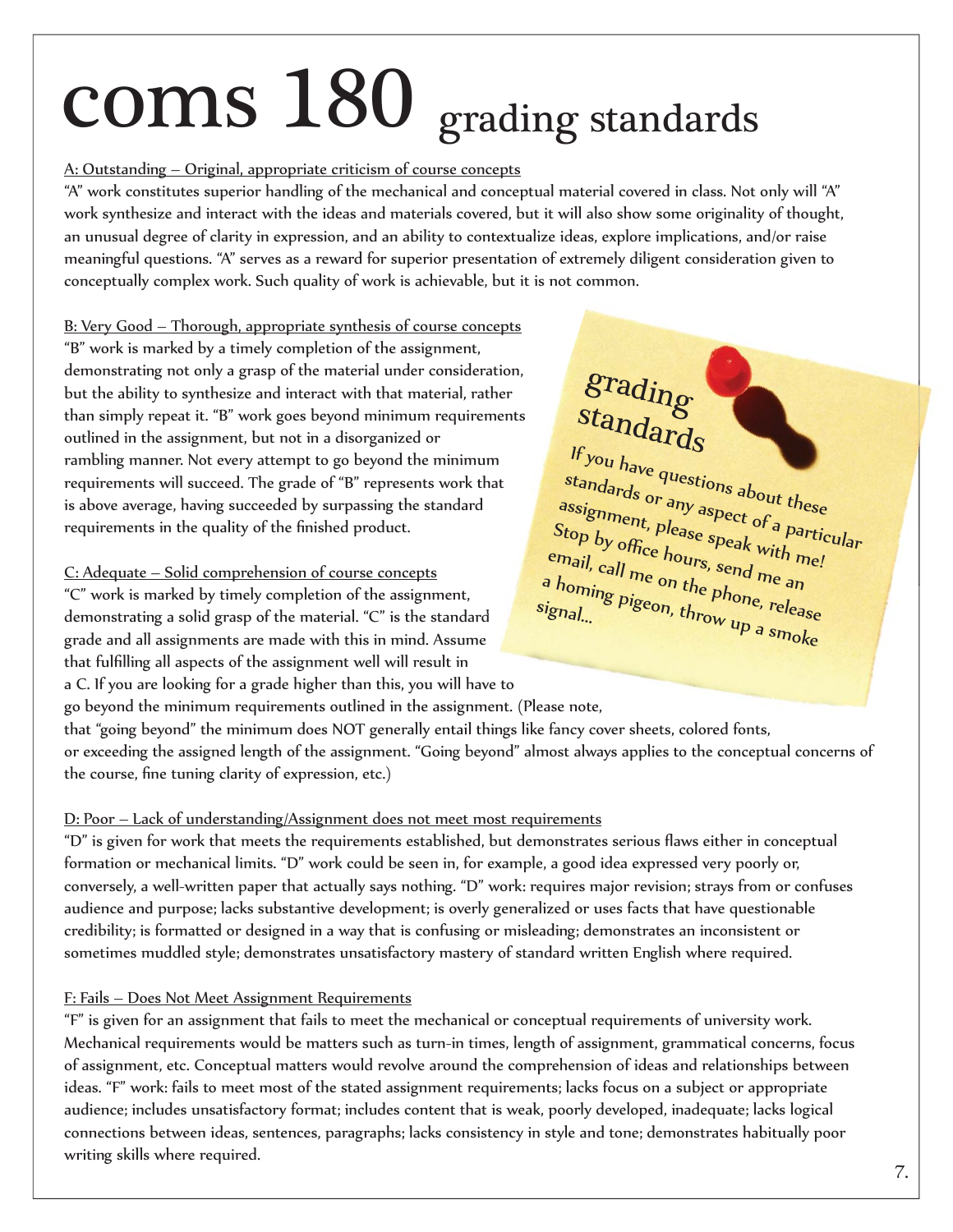## coms 180 resources

#### violence, discrimination & sexual assault support services

Title IX makes it clear that violence and harassment based on sex and gender are Civil Rights offenses subject to the same kinds of accountability and the same kinds of support applied to offenses against other protected categories such as race, national origin, etc. If you or someone you know has been harassed or assaulted, you can find the appropriate resources via the Sac State Violence and Sexual Assault Services Program. More information: https:// shcssacstate.org/wellness-promotion/violence-sexual-assault-support-services, Sac State Victim Advocate: 916-278- 3799, Student Health and Counseling: 916-278-6461; Office of Student Conduct: 916-278-6060

As an instructor, one of my responsibilities is to help create a safe learning environment on our campus. I hope you you feel able to share information related to your life experiences in classroom discussions, in your written work, and in our one-on-one meetings. However, I also have a mandatory reporting responsibility regarding sexual misconduct. This means I will seek to keep information you share private to the greatest extent possible but I am specifically required to report sexual misconduct to the university. I can, however, help you find completely confidential resources such as Student Health and Counseling which can be reached at 916-278-6461.

#### writing resources

It is expected that you write at a level appropriate for a graduating senior, with appropriate structure, clarity, grammar, and style. If you need help with writing, please visit the Writing Center in Calaveras Hall Room 128, just. Students may sign up for tutoring once per week and appointments must be scheduled in person. For more information, call 916-278-6356 or visit: http://www.csus.edu/writingcenter/

#### unique academic needs/disabilities

If you have a disability or unique academic need and require assistance, please inform me as soon as possible so that I may accommodate you. You will need to provide disability documentation to the Office of Services to Students with Disabilities, Lassen Hall 1008. To learn more, please visit: http://www.csus.edu/sswd/ or call 916-278-7239.

#### academic support services

Various services are available on campus to support to your academic career, including counseling, tutoring and career advisement. For information, visit the Academic Support Services web site at: http://www.csus.edu/studentresources/.

### library databases

A multitude of periodical databases are available via the library web site to help you with your academic career and writing every single paper in this course. You will find "Communication & Mass Media Complete" especially helpful for any Communication Studies courses you take (especially this one!). Visit: http://library.csus.edu/ to learn more.

#### incompletes

Incompletes will only be considered due to an extreme personal situation. In that case, you must provide a compelling reason and substantive documentation. At that same time, you must also provide a concise plan and time-line for completing the course. I will then determine if your situation meets the requirements for an incomplete grade.

### SacCT/blackboard

Course announcements and assignments are distributed in large part via SacCT/Blackboard. You are required to check this site frequently for e-mails, assignments and updates.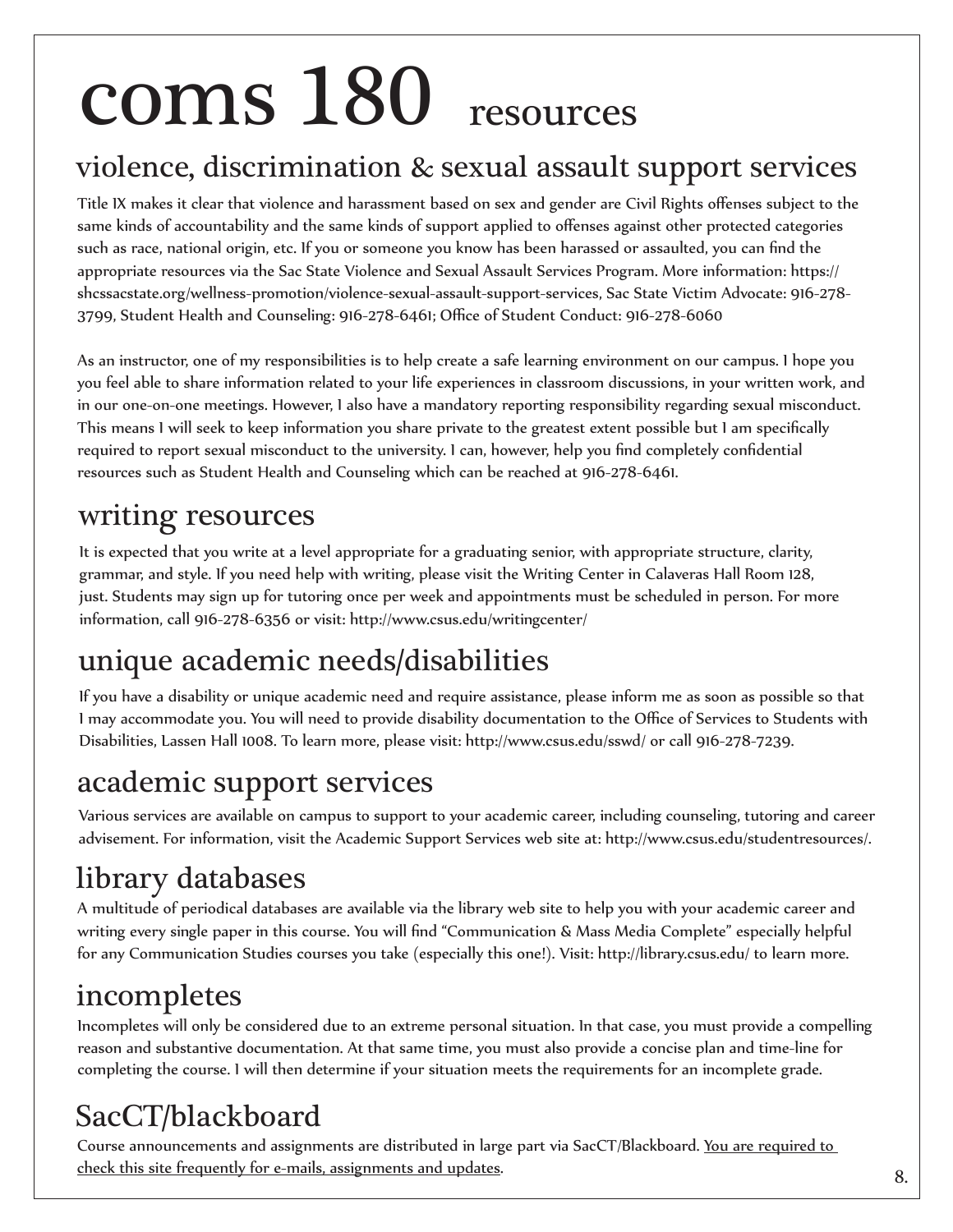### coms180 tentative course calendar\*

| wk             | date    | reading due/topic for class                                             | assignment due at the START of class |
|----------------|---------|-------------------------------------------------------------------------|--------------------------------------|
| 1              | M 8/29  | Introductions/Welcome                                                   |                                      |
|                | W 8/31  | Ch 1: Introducing Organizational<br>Communication                       | Quiz 1 (Ch 1 & Syllabus)             |
| 2              | M 9/5   | Labor Day                                                               | No class!                            |
|                | W 9/7   | Ch 2: The Critical Approach                                             | Quiz 2 (Ch 2), GP #1                 |
| 3              | M 9/12  | Ch 3: Scientific Mgmt, Bureaucracy &<br>The Emergence of the Modern Org | Quiz 3 (Ch 3)                        |
|                | W 9/14  |                                                                         | $GP$ #2                              |
| $\overline{4}$ | M 9/19  | Ch 4: The Human Relations School                                        | Quiz 4 (Ch 4)                        |
|                | W 9/21  |                                                                         | $GP$ #3                              |
| $\mathbf 5$    | M 9/26  | Ch 5: Organizations as Communication<br>Systems                         | Quiz 5 (Ch 5)                        |
|                | W 9/28  |                                                                         | $GP$ #4                              |
| 6              | M 10/3  | Ch 6: Communication, Culture &<br>Organizing                            | Quiz 6 (Ch 6)                        |
|                | W 10/6  |                                                                         | $GP$ #5                              |
| 7              | M 10/10 | <b>Exam Review</b>                                                      |                                      |
|                | W 10/12 | Midterm Exam (Chapters 1-6)                                             |                                      |
| 8              | M 10/17 | Ch 7: Power and Resistance at Work                                      | Quiz 7 (Ch 7)                        |
|                | W 10/19 |                                                                         | GP#6                                 |
| 9              | M 10/24 | Ch 8: The Postmodern Workplace                                          | Quiz 8 (Ch 8)                        |
|                | W 10/26 |                                                                         |                                      |
|                |         |                                                                         |                                      |